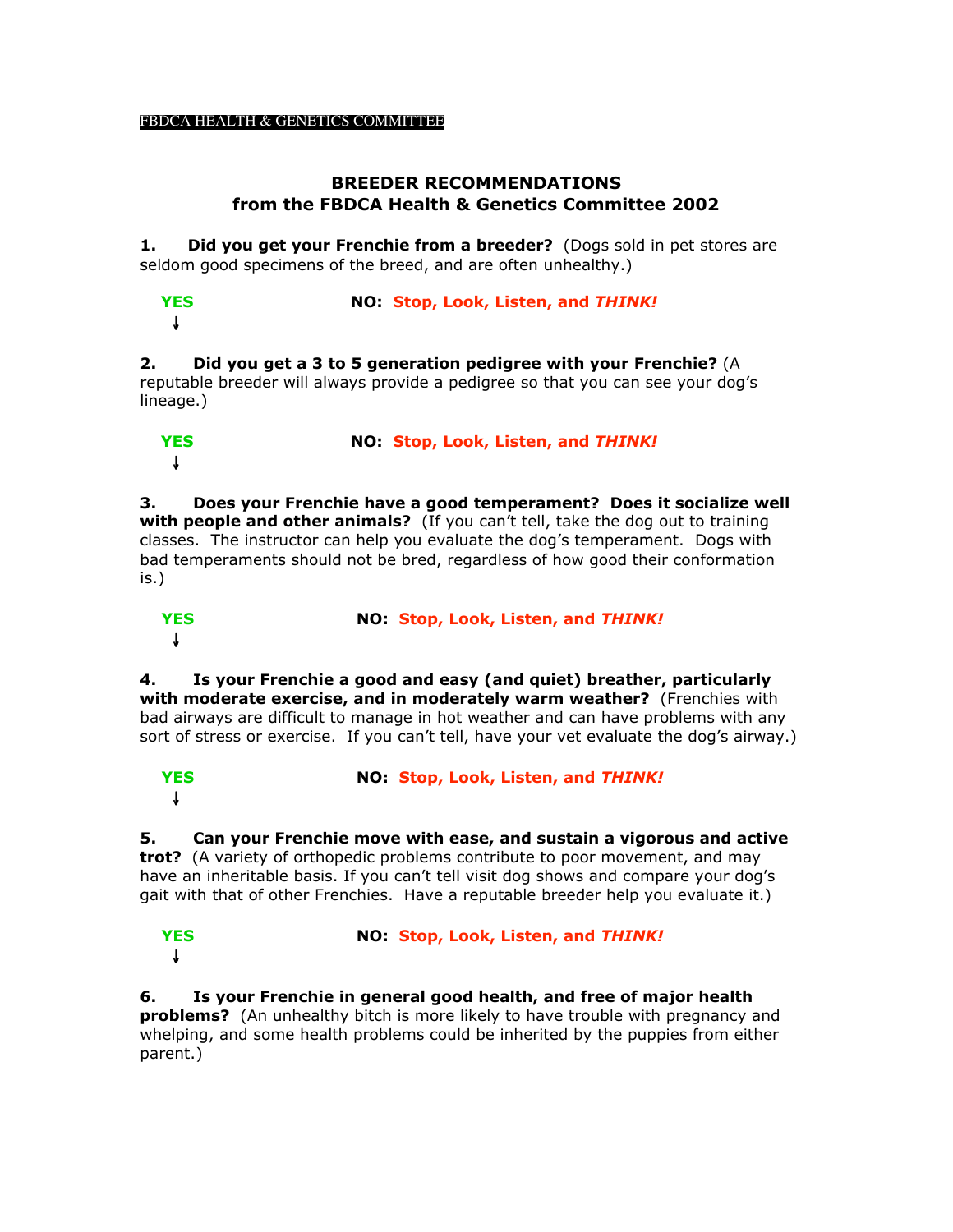**YES NO: Stop, Look, Listen, and** *THINK!*

↓

**7.** Does your Frenchie conform to the breed standard? (Do not breed a Frenchie who is not a good specimen of the breed, hoping that somehow the puppies will conform better to the standard. If you don't know whether your dog has good conformation, read and study the standard, talk with experienced breeders and ask them for an honest assessment of your dog.)

| <b>YES</b> | NO: Stop, Look, Listen, and THINK! |
|------------|------------------------------------|
|            |                                    |

**8. Have you had your Frenchie tested for, and found to be free of, Brucellosis or other infectious diseases?** (There are infections of the reproductive tract that can be transmitted during a natural mating (or from dog to bitch during artificial insemination), and can also prevent or terminate pregnancy or cause problems for the puppies after birth.)

| <b>YES</b> | NO: Stop, Look, Listen, and THINK! |
|------------|------------------------------------|
|            |                                    |

**9. Have you had your Frenchie's eyes examined by an ophthalmologist within the last year and found to be normal?** (There are several eye conditions in Frenchies that are thought to be inheritable. Only a veterinary ophthalmologist with the necessary specialized equipment can detect some of these.)

 **YES NO: Stop, Look, Listen, and** *THINK!* ↓

**10. Has a vet palpated your Frenchie's hips and patellae and found them to be sound and well-seated? Have X-rays been done?** (Though hip dysplasia is not the problem in Frenchies that it is in larger breeds, it is a good idea to know the status of your dog's hips, so that if they are severely deficient you can take this into consideration when deciding whether, and to whom, to breed it.)

 **YES NO: Stop, Look, Listen, and** *THINK!* ↓

**11. Is your Frenchie's spine without more than a couple of malformed vertebrae, does it have a normal spinal canal, and does it look free of degenerated discs? Are your dog and its close relatives without a history of symptomatic "back trouble"?** (Most symptomatic back problems in Frenchies are due to premature disc degeneration and herniation, and other degenerative processes. Hemivertebrae are very common in the breed and do not usually cause any trouble unless they protrude into the spinal canal or impinge on the spinal nerves exiting the spine. It is a good idea to avoid breeding Frenchies with many malformed vertebrae or prematurely degenerated discs.)

↓

**YES NO: Stop, Look, Listen, and** *THINK!*